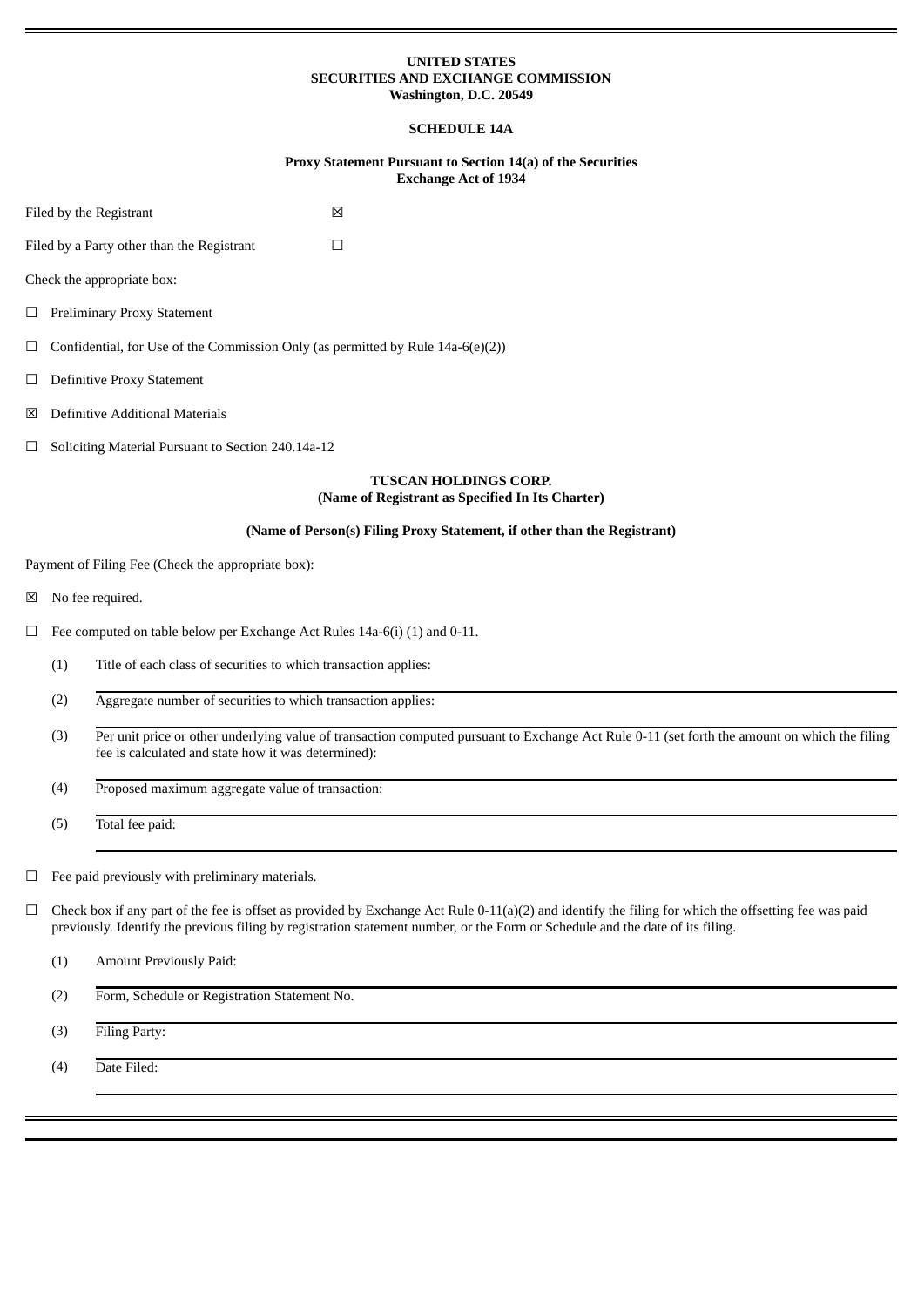On April 13, 2021, Tuscan Holdings Corp. ("Tuscan") issued a press release and mailed a letter to stockholders reminding them to vote at the upcoming annual meeting of stockholders in favor of a proposal to extend the date by which Tuscan has to complete its initial business combination. A copy of the *press release and letter are being filed herewith as definitive additional materials.*

#### **Tuscan Holdings Corp. Urges Stockholders to Vote Today in Favor of Extension Amendment**

- *Tuscan Holdings Corp. sends letter to stockholders advising stockholders to vote*
- *Extension to allow Tuscan Holdings Corp. further time to complete business combination with Microvast*

**NEW YORK, NY** – April 13, 2021 – Tuscan Holdings Corp. (NASDAQ: THCB) (the "Company"), today announced that the Company sent a letter to stockholders urging them to vote **FOR** the extension amendment at its annual meeting of stockholders which will be held virtually at https://www.cstproxy.com/tuscanholdingscorp/2021 on April 28, 2021 at 10:00 am Eastern Time.

The extension proposal must be approved by at least 65% of the outstanding shares. If you do not vote, your non-vote will have the same effect as a vote against the extension amendment.

Please vote by telephone or internet today. Please note that if your shares are held at a brokerage firm or bank, your broker will not vote your shares for you. You must instruct your bank or broker to cast the vote. For assistance with voting your shares please contact Advantage Proxy, Inc. toll free at 1-877- 870-8565, collect at 1-206-870-8565 or by email to  $k<sub>smith</sub>(a<sub>advantage proxy.com</sub>$ .

The full text of the letter is as follows:

Dear Fellow Shareholder,

We have previously sent you proxy material for the Tuscan Holdings Corp. annual meeting to be held on April 28, 2021. In addition to the election of one Class I director, the Company is asking stockholders to approve an extension proposal that will allow the Company more time to complete its previously announced business combination with Microvast, Inc. ("Microvast").

Tuscan has filed the preliminary proxy statement for its business combination with Microvast, but because the proxy statement for the business combination was not finalized and mailed before March 22, 2021, the Company is required to seek stockholder approval of an extension of time to consummate the transaction.

Your Board of Directors has unanimously determined that the extension amendment is in the best interests of Tuscan Holdings Corp. and its stockholders. Your Board of Directors recommends that you vote "FOR" the proposal. The extension proposal must be approved by at least 65% of the outstanding shares. If you do not vote, your non-vote will have the same effect as a vote against the extension amendment.

The easiest way to vote is by contacting the Company's proxy solicitor Advantage Proxy toll free at 1-877-870-8565 or by sending an email to Karen Smith (ksmith@advantageproxy.com) or Robert Trosino (rtrosino@advanageproxy.com). You may also sign, date and mail your proxy card in the envelope provided.

Thank you for your continued support. Remember - every share and every vote counts!

Sincerely,

Stephen Vogel *Chairman and CEO of Tuscan Holdings Corp.* **Contacts** 

Tuscan Holdings Corp.: Stephen Vogel Chairman & CEO Email: stephen@vpllp.com

Stockholders: Advantage Proxy, Inc. Toll Free: 877-870-8565 Collect: 866-870-8565 Email: ksmith@advantageproxy.com

Media / Investors: Ashish Gupta Investor Relations Telephone: 646-677-1875 Email: Ashish.Gupta@icrinc.com